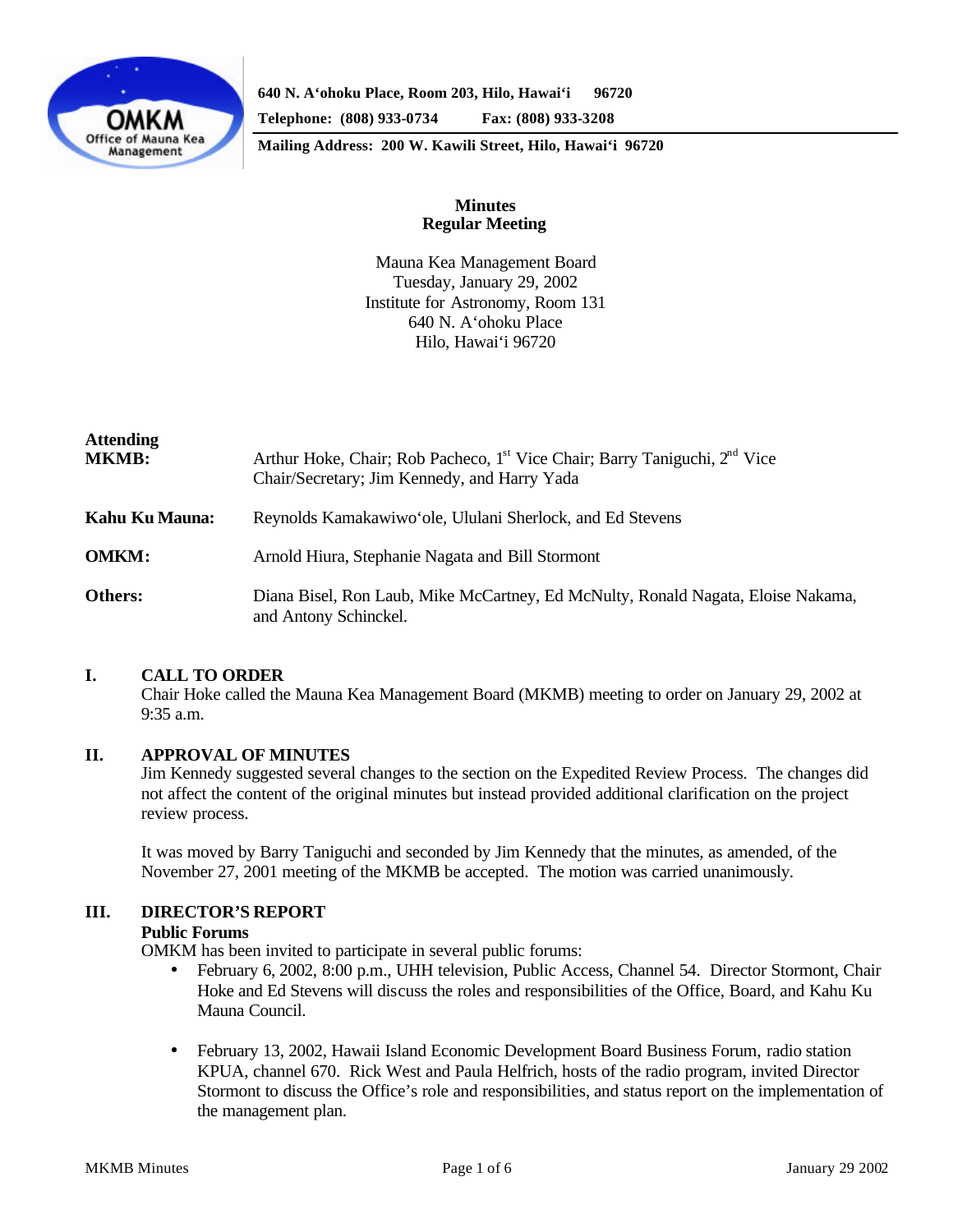• March 3, 2002, Journalism Symposium sponsored by UHH. Director Stormont will be hosting a field trip to the summit for symposium participants. Participants, including international and national journalists, will have an opportunity to learn about the natural resources and cultural significance of Mauna Kea, as well as visit the Gemini and UH observatories.

## **Expedited Review Process**

The Office was notified on January 28, 2002 that President Dobelle approved the Expedited Review Process. His approval allows the Office to follow through on recommendations made by MKMB at its November 27, 2001 meeting regarding the Subaru and Red Cross Antennae projects. The Board recommended classifying the Subaru gallery addition project as minor, and further recommended approval of the project subject to DLNR's review. The Board also recommended that since the Red Cross Antennae would have an insignificant impact, approval by the President was not necessary and instead a memo be prepared informing him of the project.

## **Ranger Hiring**

Ads soliciting applications for ranger positions were posted in the January 6 and 13, 2002 editions of the *Honolulu Advertiser*, *Hawaii Tribune Herald* and *West Hawaii Today*. Over 160 applications were received as of the closing date of January 18, 2002. Each application will be reviewed and scored based on education, experience, knowledge, skills, abilities, and desirable qualities listed in the position description. A percentage (to be determined) of the applicants will be selected for phone interviews. Based on these interviews, a list of applicants will be established for face-to-face interviews and a field test.

A five member interview committee comprised of David Byrne (MKSS), Pua Kanahele (Kahu Ku Mauna), Doug Lentz (Public Safety and Conduct Committee/Hawaii Volcanoes National Park), Rob Pacheco (MKMB), and Director Stormont, will be meeting next week to discuss the screening and interview process. Interviews are tentatively scheduled for February  $20 - 22$ , 2002, followed by a hike (to test physical abilities) on the summit on Saturday, February 23rd.

## **Ranger Training and Machinist Programs**

HawCC has developed a preliminary ranger training program plan based on information provided by OMKM. Target date for training to commence is summer 2002. Rangers will also enroll in emergency and first aid courses as they become available. HawCC compiled a preliminary budget of \$200,000 for the purchase of equipment to update its machinist training program. Director Stormont stated feedback from various observatories indicates individuals receiving training on the type of equipment HawCC's proposes to purchase will meet observatory needs.

Plans and budgets for both the ranger and machinist programs have not been finalized. There will be some cost savings as the result of using primarily HawCC resources for curriculum development and instruction. Instructors outside HawCC system, however, will be paid. Funds will become available in March 2002.

## **NASA/Keck Outrigger Proposal**

Conservation District Use Application (CDUA). At the request of DLNR, OMKM submitted comments in early December 2001 on the CDUA for the outrigger telescopes project. OMKM recently received notice that public hearings by the Board of Land and Natural Resources (BLNR) on the CDUA are tentatively scheduled for March 20 in Kona (State Park Pavilion at the Old Kona Airport), and March 21 in Hilo (County Council Meeting Room). The BLNR will likely put the CDUA on its April 26, 2002 agenda.

# Memorandum of Agreement (MOA)

At the request of OHA, NASA hosted another meeting of the concurring parties on January 16 and 17, 2002. After a morning of opening statements the parties spent the remaining time clarifying the content and wording of the MOA.

The MOA uses the terms "known" and "possible" burials which Mr. Stevens believes are misleading. It may be interpreted that only "known" and "possible" burials exist on the summit, thereby resulting in a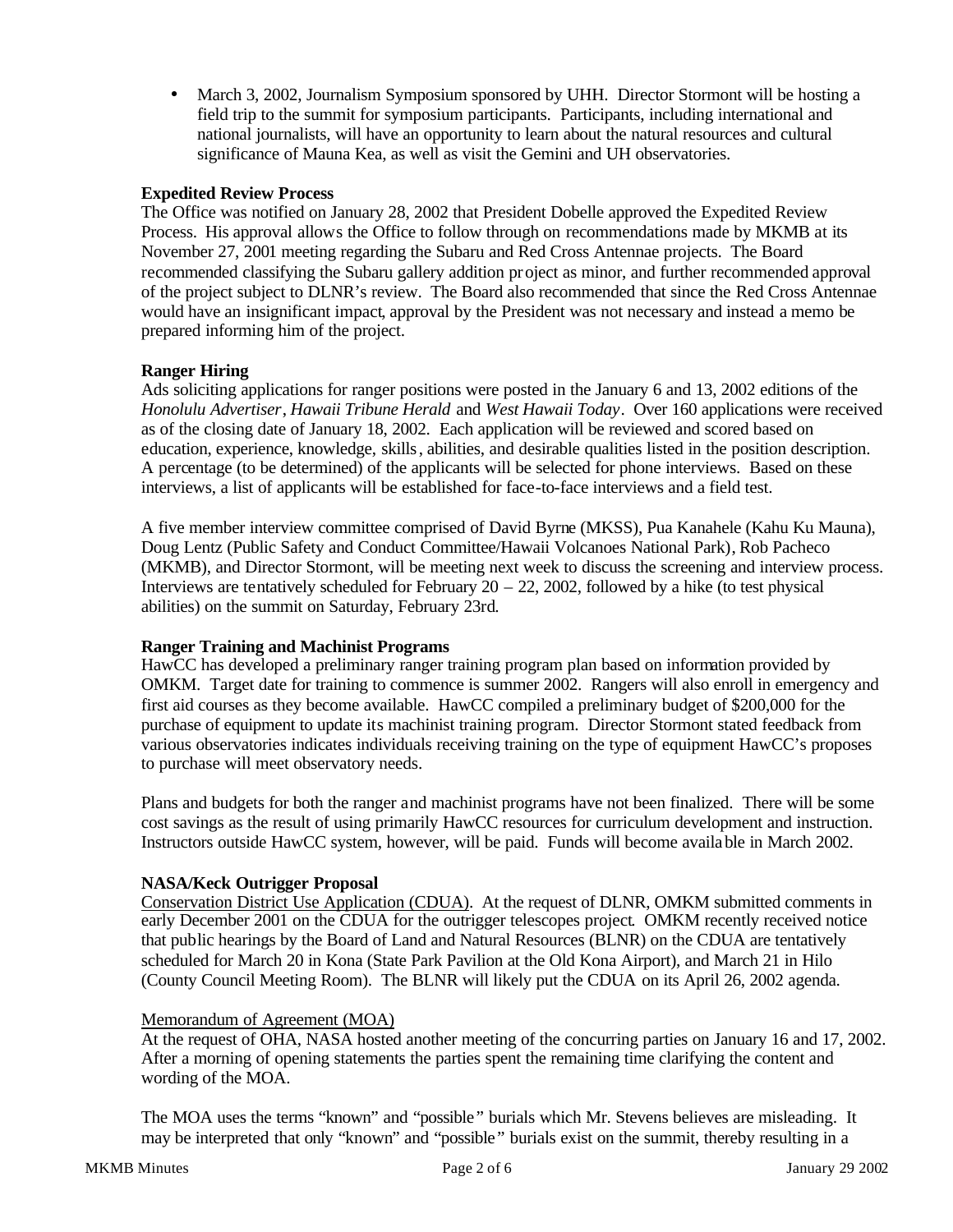careless approach to excavation at the construction site. Despite the absence of burial records, Kahu Ku Mauna acknowledges the entire summit of Mauna Kea is a sacred burial site. Chair Hoke stated that even though excavation will occur on a disturbed site, it is not known what lies under the proposed sites for outriggers 5 and 6.

Discussion of off-site mitigation included comments from the Office of Hawaiian Affairs (OHA) Chairman Clayton Hee. Mr. Hee, who stated that while he did not speak for the Hawaiian people, suggested: two, \$5 million scholarship funds for local high school graduates (one for students pursing undergraduate degrees and the other for those pursing graduate degrees); and five, \$2 million endowed chairs at the University of Hawaii. Mr. Stevens stated it was his impression that Mr. Hee spoke on behalf of himself and not OHA.

John Lee, NASA representative, stated the off-site mitigation package was \$2 million and OMKM would be responsible for coordinating the establishment of an advisory group that will determine the use and distribution of the funds.

Mr. Bell, project manager for the outrigger telescopes project, requested input and comments on a video that will be developed as part of the awareness training for construction employees.

Mr. Stevens expressed concern over the change in the use of the term "consulting" to "concurring" parties. The term consulting is more in line with the intent of the National Historic Preservation Act, whereas concurring implies that the parties signing the MOA approve the project, which may not necessarily be the case.

## Best Management Practices (BMP)

OMKM submitted comments on the draft BMP and has been notified its comments will be incorporated in the final draft. Mr. Bell also indicated language describing the photo documentation procedure during construction (see discussion below, Schematics Design Meeting of the Design Review Process) will be added to the BMP.

#### Schematics Design Meeting of the Design Review Process

Senior Advisor Walter Heen presided over the Schematics Design meeting, the second of four meetings of the design review process. Discussion included potential discovery of burial sites and their treatment. Assurances were made that work will be done in accordance with the MOA and BMP.

Mr. Stevens presented a photo showing the excavation of the foundation for the Keck I telescope. Photo documentation was deemed an important tool in monitoring construction activity and Keck was asked to take daily photos from the Subaru, Gemini, and IRFT sites. Mr. Stevens will provide a copy of his photo for OMKM's records.

Minutes of the Schematic Design meeting are being finalized and will be distributed to Board members.

#### **Wekiu Baseline Monitoring**

Dr. Greg Brenner, an entomologist hired by the California Association for Research in Astronomy (CARA) was granted a scientific collecting permit from DLNR allowing him to conduct baseline monitoring surveys of wekiu bugs on Pu'u Hau 'Oki and Pu'u Wekiu. Dr. Brenner met with staff and Holly McEldowney of the Historic Preservation Division to explain his monitoring project. Staff and Ms. McEldowney were reassured that the monitoring efforts will avoid, or keep to a minimum, disturbance to the two Puus. Staff is also comfortable with Dr. Brenner's trapping procedures and monitoring schedule. Dr. Brenner was asked to submit a schedule of his activities to the Office.

Two sampling sessions are planned. The first is scheduled to begin on February 1, and the second in April/May. Dr. Brenner indicated that although CARA has funded only two sampling sessions, if the permitting process for the proposed outrigger project extends beyond spring, additional samplings will likely be funded.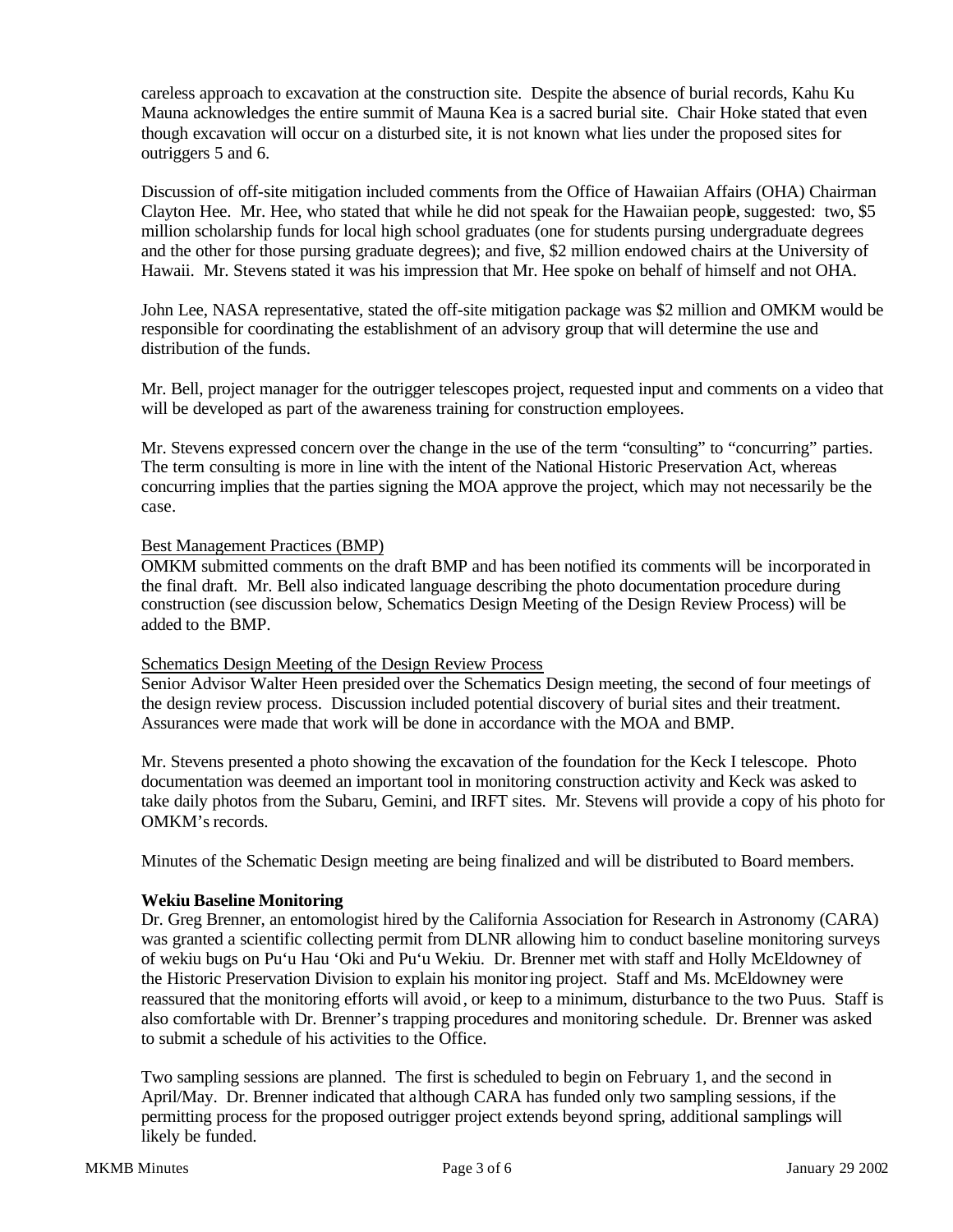### **Construction Camp Use Priorities**

Walter Heen, with input from Ron Koehler, is working on use guidelines for the construction camps. MKSS has been receiving a number of inquiries for use of these cabins and requested guidance from the Office on use priority and development of charge rates.

The Subaru cabins will be turned over to the State in February 2002, however, it is not certain which State agency will have jurisdiction, UH or DLNR. Staff was asked to ascertain which agency will have control over the cabins. If UH is given control, it was suggested that President Dobelle put the cabins under OMKM control. If DLNR is given control, UH should develop and enter into an agreement to manage the cabins.

### **Town Hall Meetings**

Director Stormont announced the town hall meetings originally planned for late February and early March will be rescheduled for late spring or early summer.

### **Communication/Outreach Update**

Arnold Hiura introduced Mike McCartney and Ed McNulty of KHET. Mr. Hiura is discussing with KHET the possibility of producing a documentary on Mauna Kea. While in Hilo, Messrs. McCartney and McNulty visited the summit and scheduled meetings to explore the idea of a Mauna Kea video. Mr. McCartney stated he came to learn and seek permission from groups affiliated with Mauna Kea. KHET's role would be producer of an OMKM project. In answer to a question whether segments from the overall video could be developed, Mr. McCartney indicated the scope of the content of Mauna Kea lends itself to segmentation.

Mr. Hiura announced the update to the web site is about 50 percent complete. He is working on improving the navigation and access aspects. The objective of the update is to develop a more timely and current website.

#### **Recent Activities on the Mountain**

The recent winter storms and resulting snow attracted a large audience and created heavy traffic congestion. After the last storm when snow fell below the 9,000 ft elevation, the road had to be closed 2 miles below Hale Pohaku. It was estimated that 200 cars waited for the road to reopen. Prior to reopening the road to the public, observatory personnel were allowed to travel to the summit to check their facilities.

OMKM received reports of off road driving by all terrain vehicles and 4X4 trucks in the vicinity of the Very Long Baseline Array site. Concern was expressed about potential damage to known archaeological sites in the area and the need to curtail this type of activity. However, Division of Conservation and Resource Enforcement (DOCARE) officers do not respond to complaints on state leased lands. Property management on such lands is the responsibility of the lessee. Director Stormont indicated potential damage to archaeological sites may be a legitimate reason to get a DOCARE officer to respond to complaints in the Science Reserve. Activities that are damaging to historical sites fall under the jurisdiction of DOCARE even though such sites are on leased land.

Ed Stevens requested establishment of rules to ensure the protection of cultural sites be made a priority. Director Stormont indicated the process for the adoption of rules will take about a year. Chair Hoke asked if the legislature could adopt and impose interim rules. Mr. Yada indicated the statutes give UH the right to establish its own rules. At one time Walter Heen investigated the possibility of establishing UH's leased portion of Mauna Kea as a separate campus, thus giving UH the authority to enforce violations on its property. Since these types of questions require legal opinions, it was suggested that UH legal counsel be on hand at Board meetings.

In the absence of rules, it was suggested the road to VLBA be chained at the entrance, or berms or barriers of boulders be placed to prevent vehicles from driving off-road.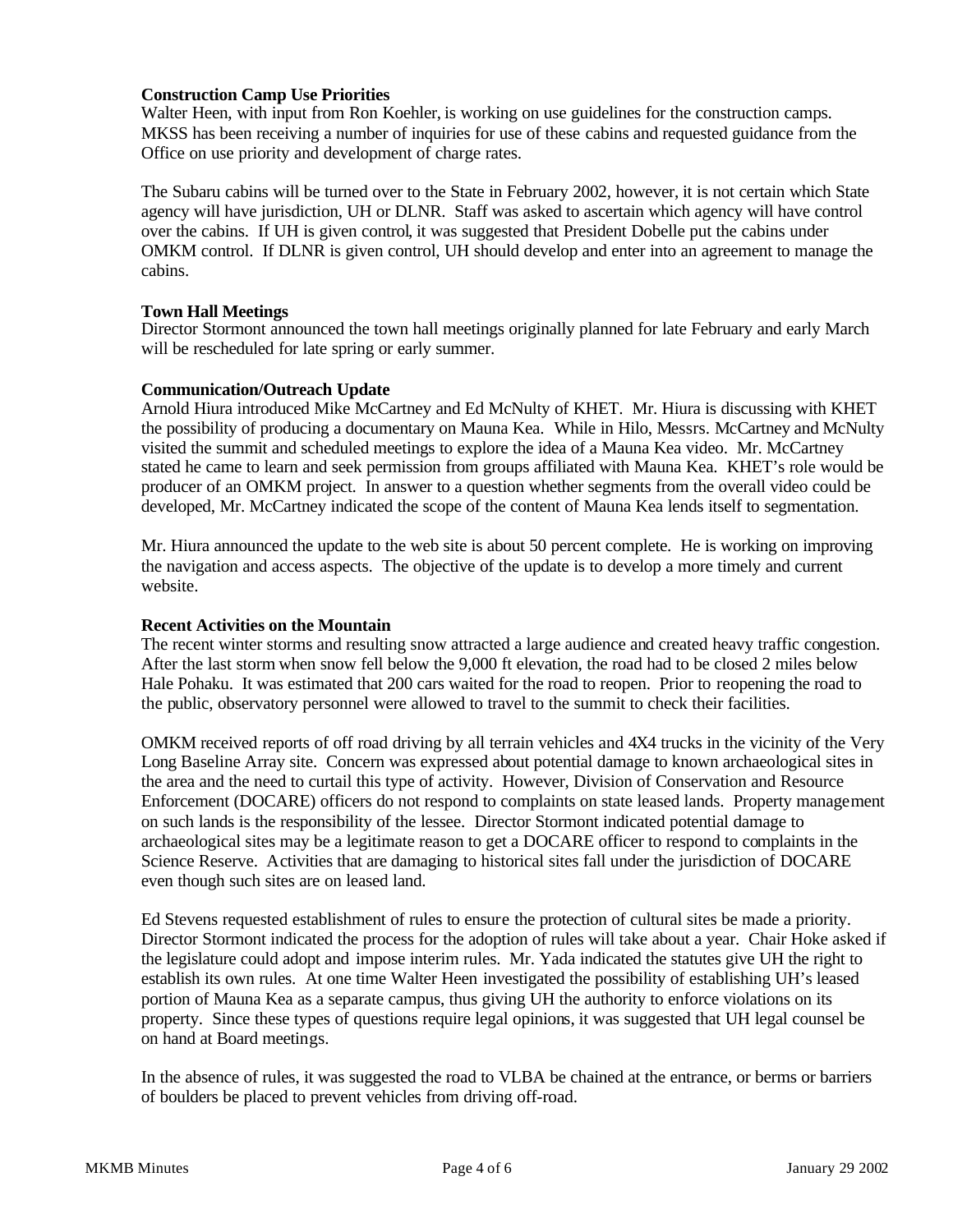Ron Laub reported witnessing two paragliders on the summit taking off under very poor visibility conditions. He expressed concern that under such conditions the paragliders could have landed in sensitive areas.

## **IV. COMMITTEE REPORTS**

## **A. Kahu Ku Mauna Council**

Ed Stevens expressed the desire of the Council to put the stewardship of Lake Waiau under OMKM. The Lake should remain under the Natural Areas Reserve System (NARS) with OMKM having oversight authority. Director Stormont stated it was his desire to develop a co-management agreement with DLNR over the NARS parcels on Mauna Kea. He realizes, as well as members of some of MKMB's committees, that management of the cultural and natural resources of Mauna Kea based on artificial boundaries is not feasible because these elements are part of larger integrated system.

### **B. Environment Committee**

Rob Pacheco reported the committee met on January 8, 2002. Most of the meeting was devoted to bringing members up to date on OMKM and Board activities. Committee members were concerned about the legality of IfA's filing of a CDUA without NASA's final National Environmental Policy Act (NEPA) document. Inquiry with DLNR indicated this is not unusual, but the applicant is required to submit all necessary documents within 180 days of submittal of the CDUA, otherwise the BLNR can deny the application without prejudice.

The three subcommittees have been working on developing programs in protection, restoration and research/surveys. They were asked to prioritize and develop corresponding budgets for consideration by the Board.

### **C. Astronomy Education and Budget Committees** No report

## **D. Public Safety and Conduct Committee**

The committee met on January 23, 2002. Ron Koehler invited Jeff Loo from the rescue squad of the Hawaii Fire Department to discuss emergency equipment. Mr. Loo suggested that emergency equipment similar to the rescue squad's be stored on Mauna Kea. Response time to emergencies on Mauna Kea is increased by the additional time it takes to load the special equipment required to handle the type of emergencies that occur on the mountain. Storing emergency equipment on the mountain eliminates the equipment loading time at the Fire station.

There have been complaints that inadequate and inconsistent explanations were given by personnel assigned to guard the access road during bad weather periods. The committee suggested that Ron Koehler develop and distribute prepared statements for his staff. Because the mountainous terrain often times blocks communication, personnel at the road closure site cannot receive timely updates on the road's condition. Providing staff with prepared general statements regarding why the road is closed and under what circumstances the road will be reopened should help to reassure the public that the crew is working to secure safe road conditions.

Although there does not appear to be any literature on the dangers of taking children under the age of 16 to high altitudes, Mr. Loo mentioned that children are less able to recognize the onset of illness and instead they will continue to carry on with their activity until they suddenly drop or become ill. Adults know when they start to feel ill and can take appropriate action.

Caution was advised in enforcing the rule about children under 16 without proven documentation. It was suggested a flyer describing the hazards of high altitude be prepared and distributed to the public.